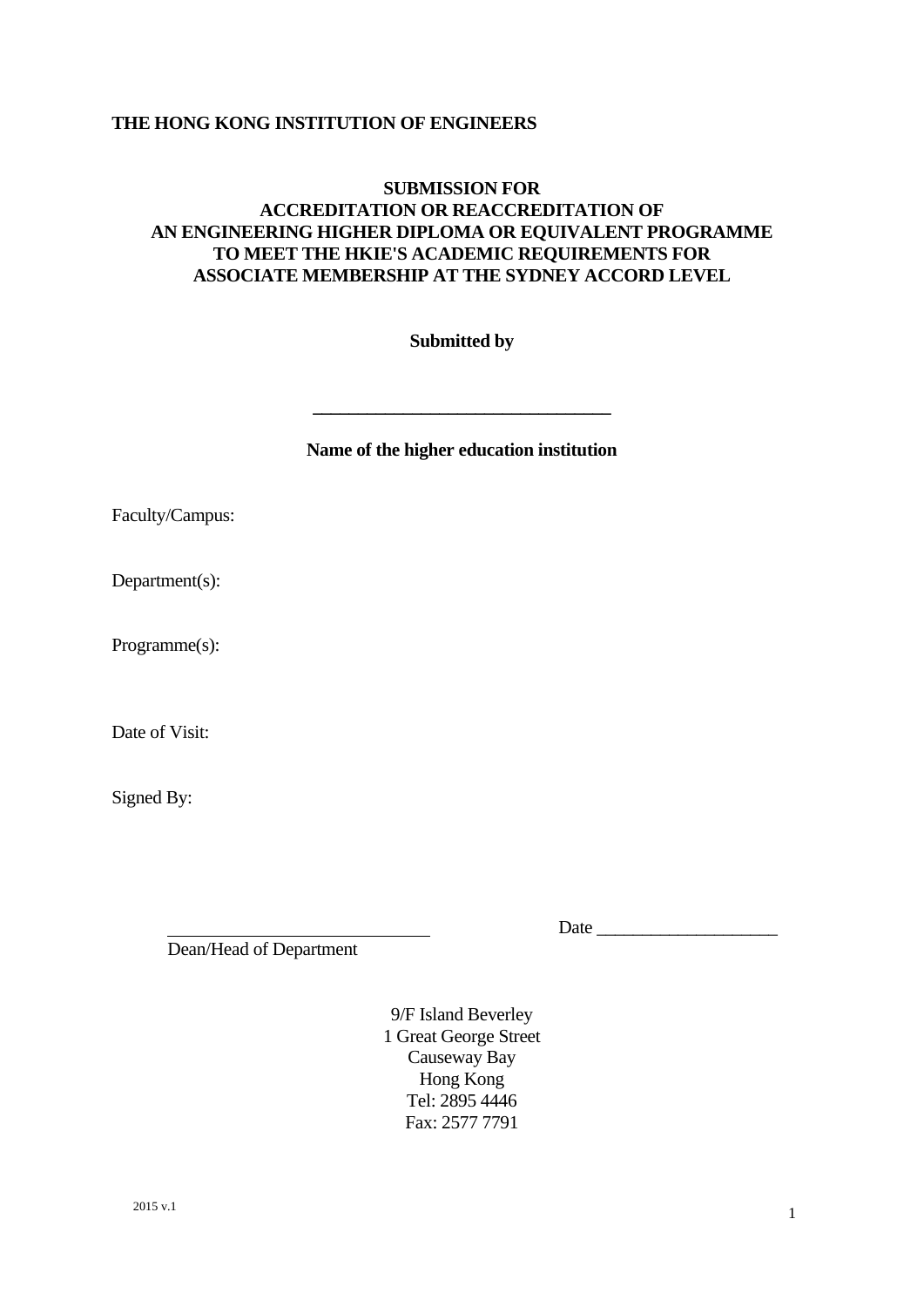# **GUIDANCE NOTES**

# **FOR**

# **COMPLETION OF THE HKIE SUBMISSION FORMAT**

This submission format is designed to assist academic departments in the preparation of their submission for a professional accreditation exercise and the Visiting Teams in the assimilation of the information required.

The information requested is set out below and references the HKIE's Professional Accreditation Handbook for Engineering Higher Diploma and Equivalent Programmes. It is strongly recommended that this handbook should be studied carefully before completion of the submission format.

#### **Contents**

The submission format is set out as follows:

| Part $1$ : | General information related to the higher education institution                                      |
|------------|------------------------------------------------------------------------------------------------------|
| Part $2$ : | General information related to the department                                                        |
| Part $3$ : | Information related to the engineering higher diploma or equivalent programme –<br>general           |
| Part $4$ : | Information related to the engineering higher diploma or equivalent programme –<br>criteria specific |

Part 2 is required for each department and Part 3 and Part 4 should be completed for each programme for which accreditation was requested.

To avoid duplication of information and effort, provide information only once and thereafter clearly state under which heading it is to be found.

# **Completion**

The submission format is provided in soft copies. Please enter the response after the description of information required in each clause and complete the tables.

Please do **not** change the wording, sequence or format of the sections, clauses, headings or tables.

Seven copies of the submission should be sent to the HKIE in hard copy and in CD ROMs at **least six weeks before** the visit. Major attachments should be placed at the end of the appropriate section of the completed submission format**.** 

Three copies of the latest edition of the calendar/prospectus should also be included with the submission format.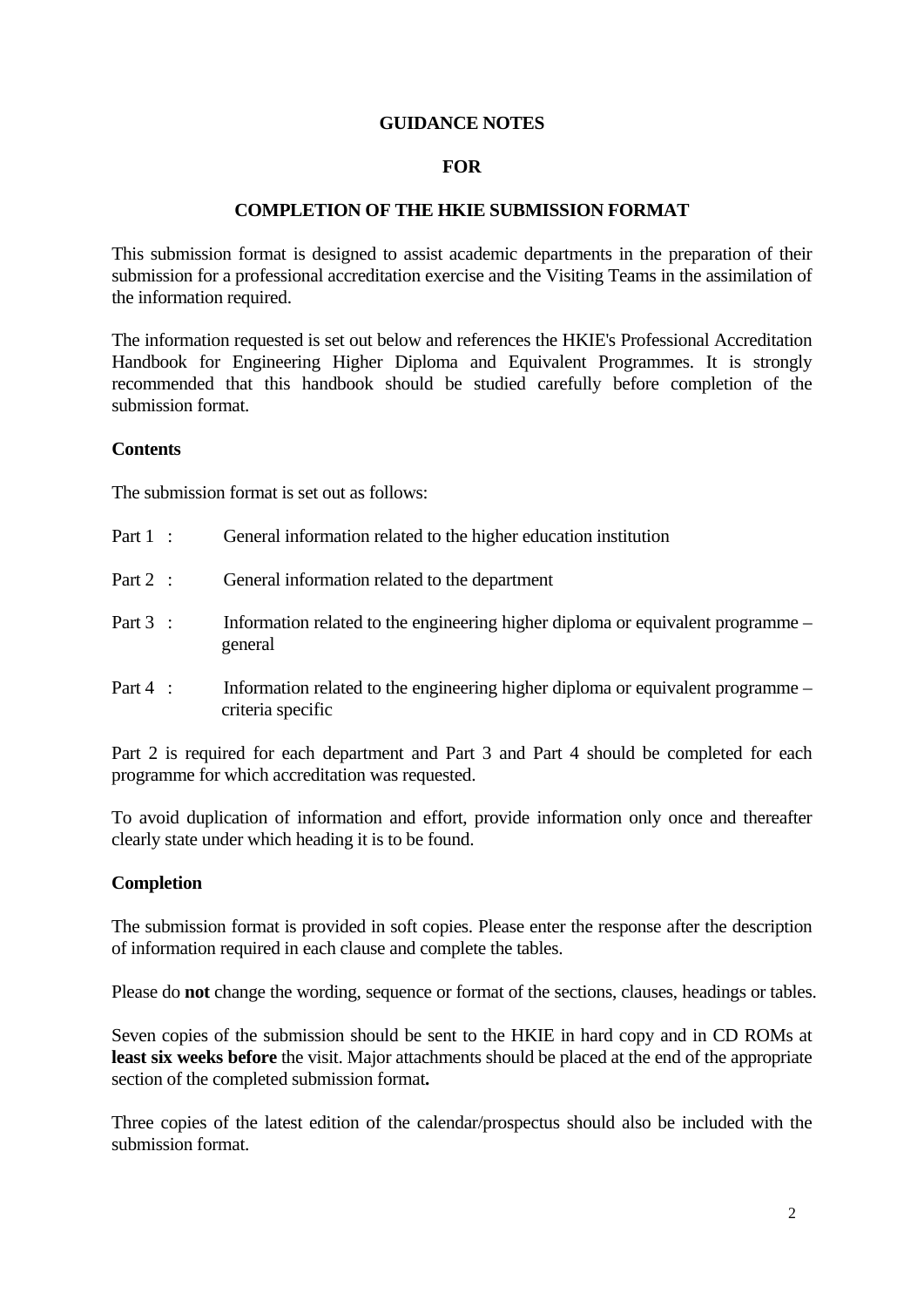# GENERAL INFORMATION

# RELATED TO THE HIGHER EDUCATION INSTITUTION

# 1.1 **Vice Chancellor/President/Principal/Director**

Title:

Name:

# 1.2 **Dean/Vice-Principal/Academic Director**

Name:

Date of appointment:

# 1.3 **Structure of the higher education institution**

Provide details of the organisational structure of the higher education institution including its major academic and administrative components. An organisational chart may be attached if appropriate.

# 1.4 **Funding**

Describe the funding arrangements for the higher education institution.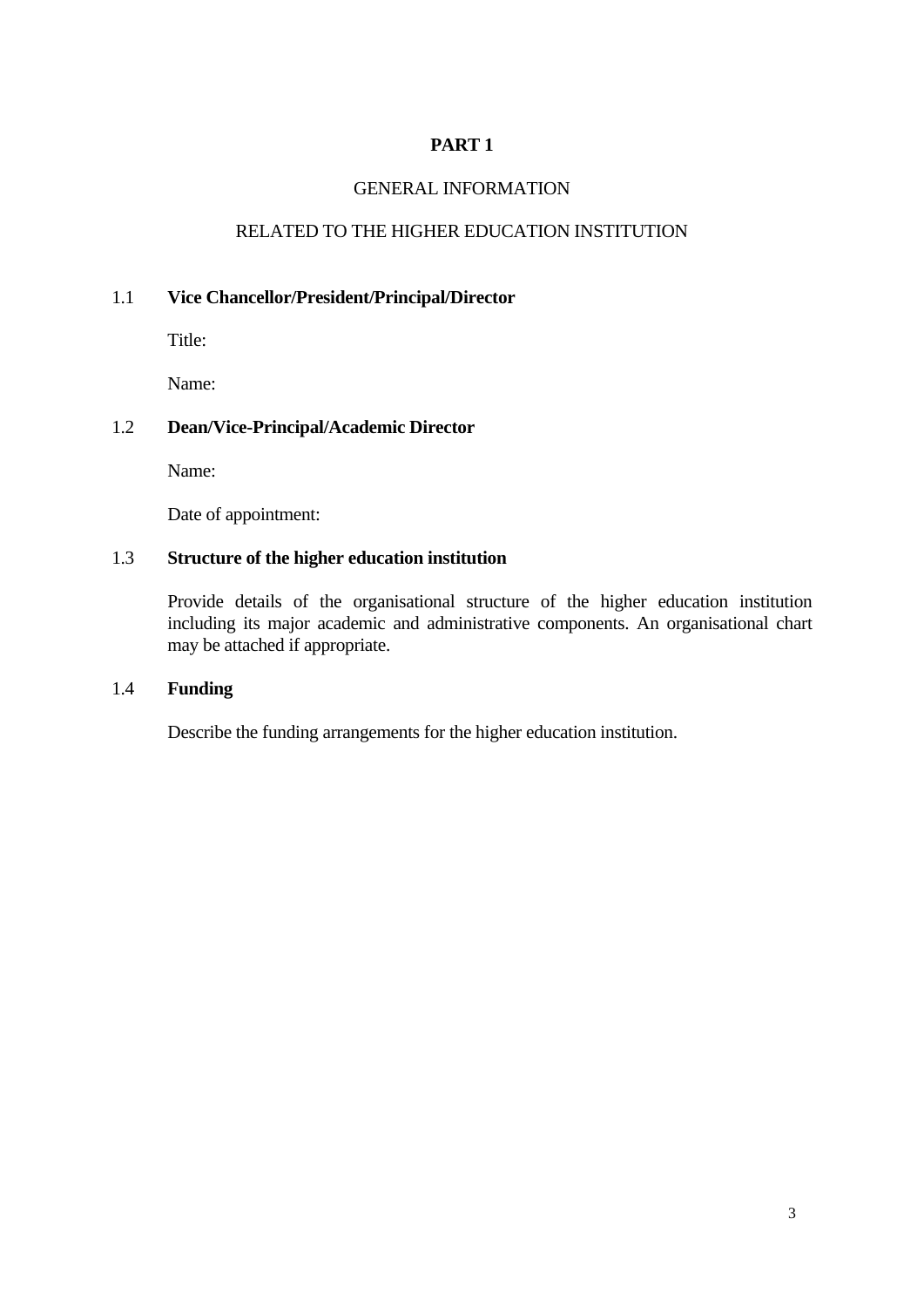# GENERAL INFORMATION

# RELATED TO THE DEPARTMENT

**Note:** A copy of this section should be completed and submitted for each department hosting a programme being accredited.

# 2.1 **Structure of the Department hosting the programme**

Provide details of the major organisational structure of the Department including its major academic administrative components. An organisational chart may be attached if appropriate.

# 2.2 **Administrative Responsibilities**

Describe the authority of the Dean/Principal/Vice-Principal/Academic Director/Head of Department and others within the Department who hold the ultimate responsibility for the programme(s) to be accredited.

#### 2.3 **Other Departments/Supporting Units**

Provide details and describe the relationship with other Departments/Supporting Units that provide courses.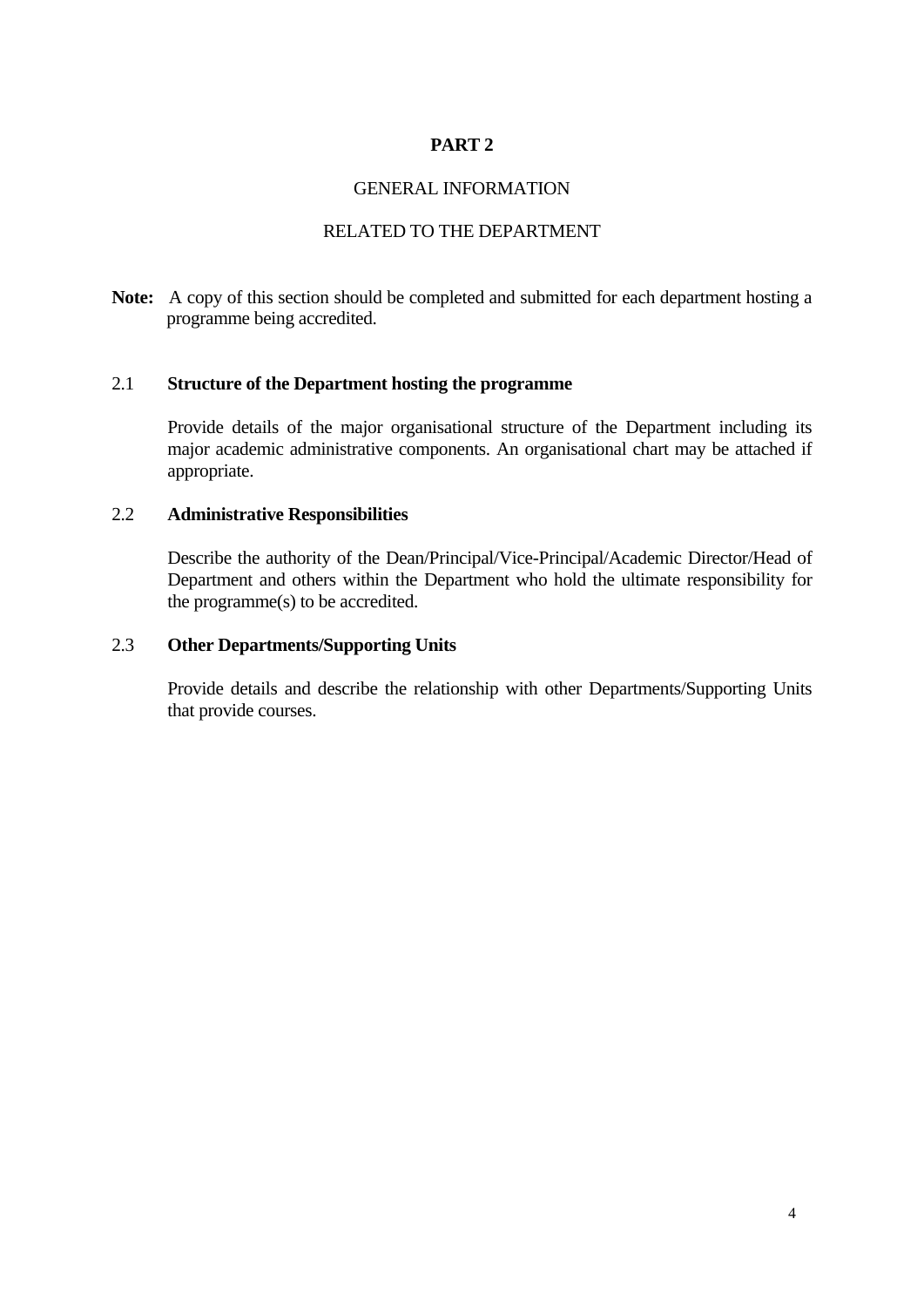# INFORMATION RELATED TO THE

# ENGINEERING HIGHER DIPLOMA OR EQUIVALENT PROGRAMME – GENERAL

Note: A copy of this section should be completed and submitted for each programme being accredited.

# 3.1 **Title of the programme**

Please use the name as specified in the calendar**/**prospectus.

# 3.2 **Programme structure**

Mode of operation :(Full Time/ Part Time)

Other (please specify):

# 3.3 **Starting date and date of last major revision**

Date of first intake of students: Date of last major revision: Date the HKIE notified of revision:

# 3.4 **Other Information**

Please provide other information which is considered relevant to the accreditation exercise.

# 3.5 **Future Plans**

Provide details for the future plans and budget for the programme.

# 3.6 **Previous accreditation/validation record**

Date on which last professional accreditation exercise took place:

Outcome of the exercise:

Please provide a copy of the report and decision letter of the last accreditation exercise.

# 3.7 **Amendments to the programme**

Please provide details of any changes made to the programme since the last professional accreditation exercise.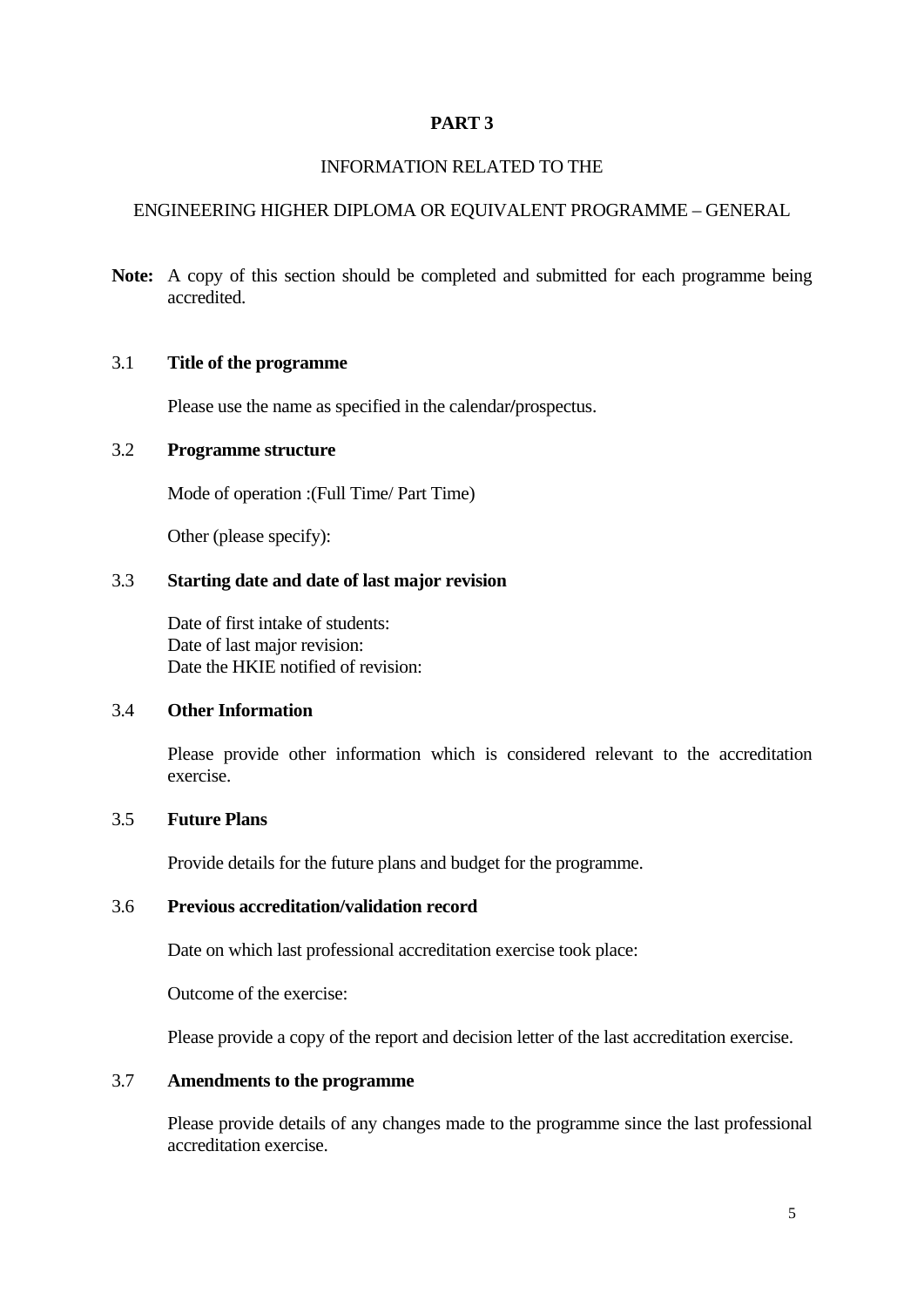# INFORMATION RELATED TO THE ENGINEERING

# HIGHER DIPLOMA OR EQUIVALENT PROGRAMME – CRITERIA SPECIFIC

Note: A copy of this section should be completed and submitted for each programme being accredited.

# 4.1 **Aims and Objectives**

Provide details of the programme educational objectives and their relationship to the higher education institution, college, department and programme mission statements. Provide details of the following:

- The applicable institutional, college, departmental, and programme Mission Statements and documents where they are published.
- The Programme Educational Objectives and state where these are published.
- How the Programme Educational Objectives are consistent with the Mission of the higher education institution, in the form of a matrix below.

# **Relationship of Programme Objectives to Higher Education Institution Mission**

|                                       | <b>Higher Education Institution Mission Elements</b> |  |  |  |  |  |  |  |  |  |
|---------------------------------------|------------------------------------------------------|--|--|--|--|--|--|--|--|--|
| <b>Programme</b><br><b>Objectives</b> |                                                      |  |  |  |  |  |  |  |  |  |
|                                       |                                                      |  |  |  |  |  |  |  |  |  |
|                                       |                                                      |  |  |  |  |  |  |  |  |  |
|                                       |                                                      |  |  |  |  |  |  |  |  |  |
|                                       |                                                      |  |  |  |  |  |  |  |  |  |
|                                       |                                                      |  |  |  |  |  |  |  |  |  |
|                                       |                                                      |  |  |  |  |  |  |  |  |  |
|                                       |                                                      |  |  |  |  |  |  |  |  |  |

\* Please mark **"X"** to the appropriate boxes in the above matrix to indicate their relationship.

• The Programme outcomes that describe what students are expected to know and to do by the time of graduation. These must include **(Note 1)**: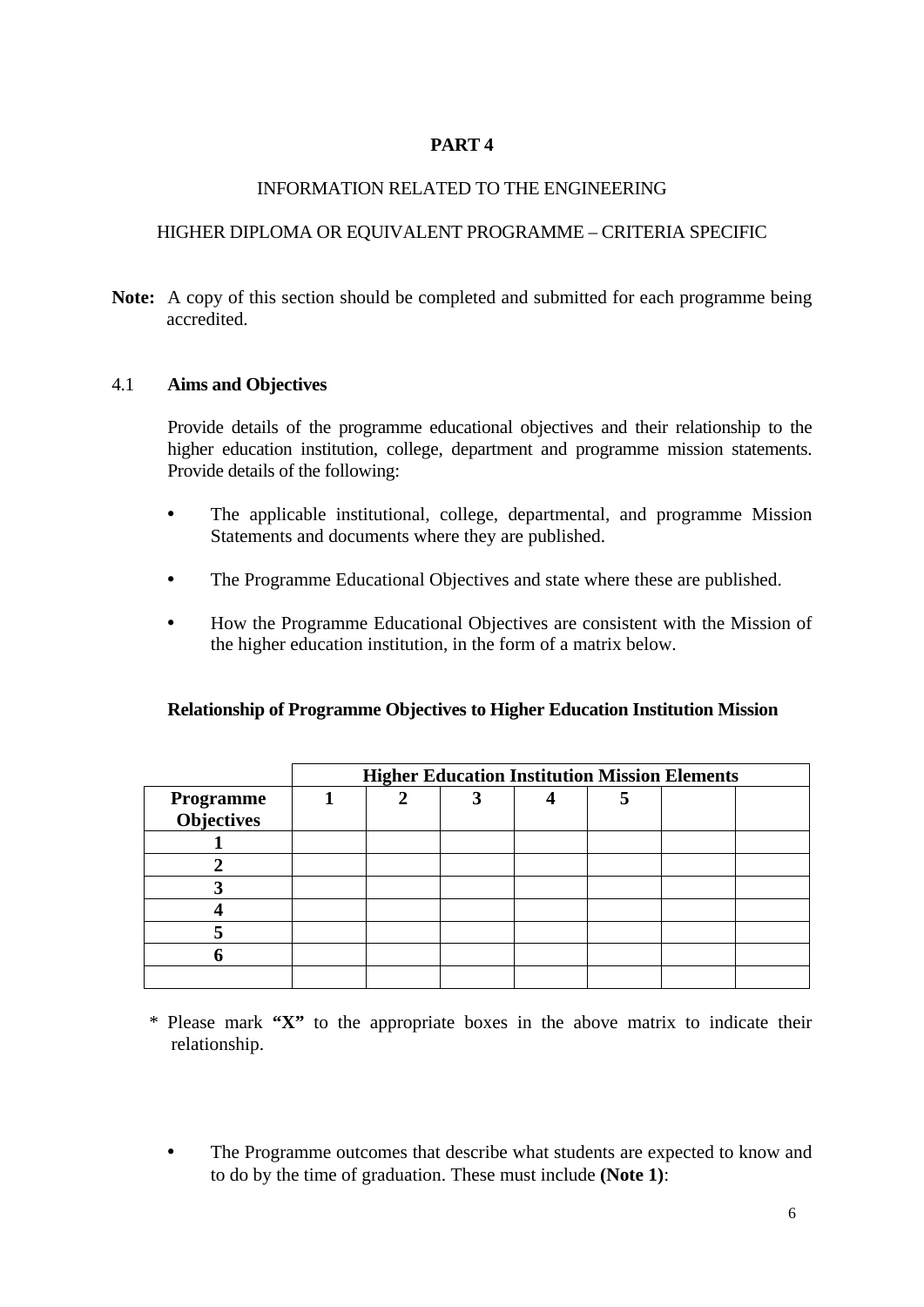- (a) an ability to select and apply the knowledge, techniques, skills, and modern tools of their disciplines to broadly-defined**\*** engineering technology activities
- (b) an ability to select and apply a knowledge of mathematics, science, engineering, and technology to engineering technology problems that require the application of principles and applied procedures or methodologies
- (c) an ability to conduct standard tests and measurements; to conduct, analyse, and interpret experiments; and to apply experimental results to improve processes
- (d) an ability to design systems, components, or processes for broadlydefined**\*** engineering technology problems appropriate to programme educational objectives
- (e) an ability to function effectively in a project, as a member or leader on a technical team, in multi-disciplinary environment
- (f) an ability to identify, analyse, and solve broadly-defined**\*** engineering technology problems
- (g) an ability to communicate effectively to engineers and others regarding broadly-defined**\*** engineering technology activities
- (h) an understanding of the need for and an ability to engage in selfdirected continuing professional development
- (i) an understanding of and a commitment to address professional and ethical responsibilities including a respect for diversity
- (j) a knowledge of the impact of engineering technology solutions in a societal and global context with particular reference to the environment and sustainable development
- (k) a commitment to quality, timeliness, and continuous improvement

*(Broadly-defined\* activities are those that involve a variety of resources, that involve the use of new processes, materials, or techniques in innovative ways, and that require a knowledge of standard operating procedures.)* 

**Note 1:**The graduate attributes are reproduced from the HKIE accreditation criteria for engineering higher diploma and equivalent programmes. The interpretation of these graduate attributes should be made in accordance with the requirements of the Sydney Accord, including the range of problem solving and range of engineering activities, and a copy of the Sydney Accord Graduate Attributes and Professional Competencies is enclosed at the end of the Professional Accreditation Handbook For Engineering Higher Diploma And Equivalent Programmes.

# **If the programme under consideration has different set of outcomes than the above, please present**

- (i) the list of programme outcomes
- (ii) the matching between these outcomes to the HKIE required outcomes
	- Present the relationship between the programme educational objectives and programme outcomes in the form of a matrix below.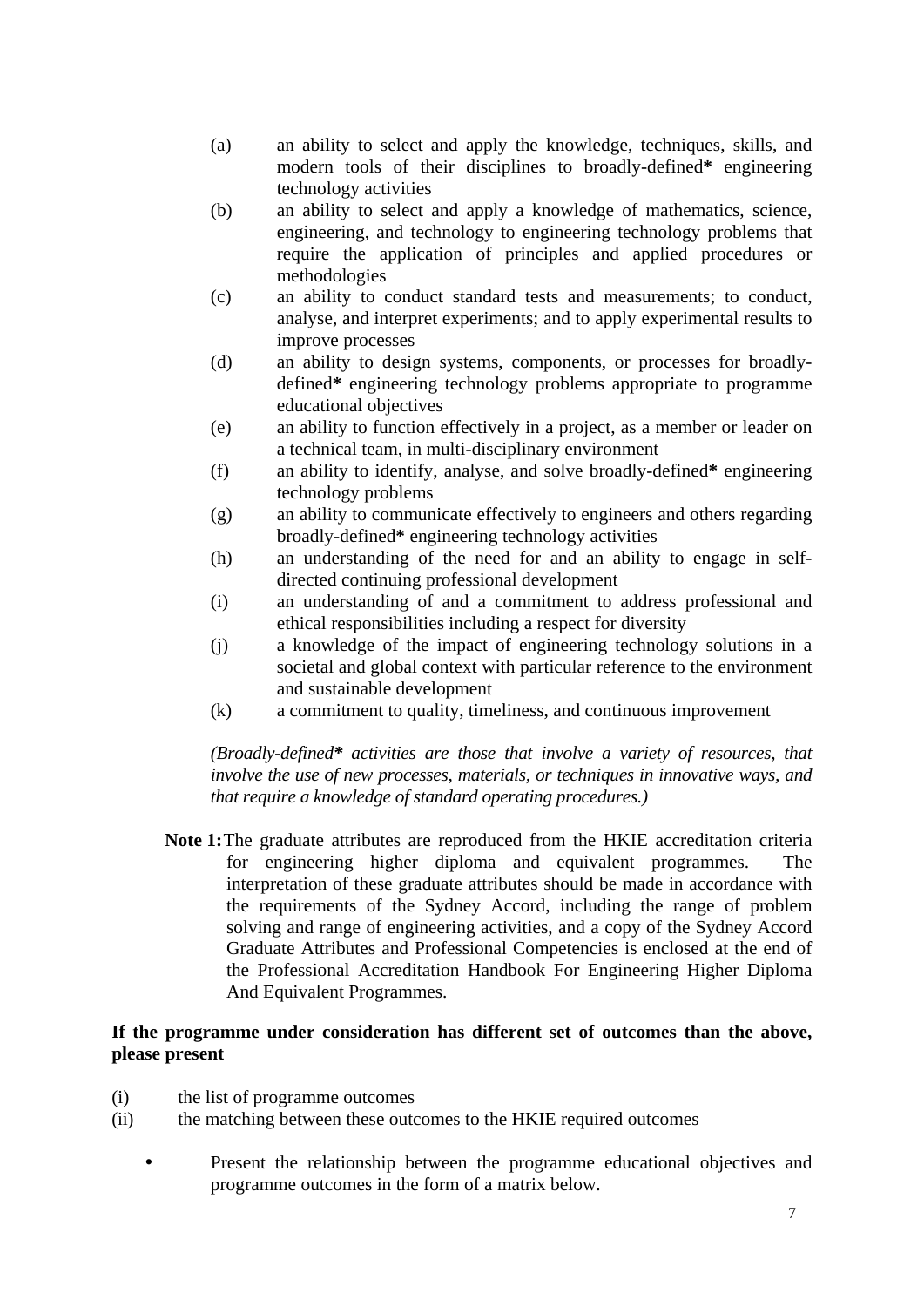|                                     | PROGRAMME OBJECTIVES |                |   |                  |   |  |  |  |  |
|-------------------------------------|----------------------|----------------|---|------------------|---|--|--|--|--|
| <b>PROGRAMME</b><br><b>OUTCOMES</b> | 1                    | $\overline{2}$ | 3 | $\boldsymbol{4}$ | 5 |  |  |  |  |
|                                     |                      |                |   |                  |   |  |  |  |  |
| $\overline{2}$                      |                      |                |   |                  |   |  |  |  |  |
| 3                                   |                      |                |   |                  |   |  |  |  |  |
| $\overline{\mathbf{4}}$             |                      |                |   |                  |   |  |  |  |  |
| 5                                   |                      |                |   |                  |   |  |  |  |  |
| 6                                   |                      |                |   |                  |   |  |  |  |  |
| 7                                   |                      |                |   |                  |   |  |  |  |  |
| 8                                   |                      |                |   |                  |   |  |  |  |  |
| 9                                   |                      |                |   |                  |   |  |  |  |  |
| 10                                  |                      |                |   |                  |   |  |  |  |  |
| 11                                  |                      |                |   |                  |   |  |  |  |  |
|                                     |                      |                |   |                  |   |  |  |  |  |
|                                     |                      |                |   |                  |   |  |  |  |  |
|                                     |                      |                |   |                  |   |  |  |  |  |

# **Relationship of Programme Outcomes to Programme Objectives**

\* Please mark **"X"** to the appropriate boxes in the above matrix to indicate their relationship.

Present the measurement dimension of each programme outcome

(1) (2)

 $(3)$  ……

Example:

Ability to communicate effectively (Graduate attribute)

Measurement Dimension

- 1) An ability to comprehend and write effective reports on broadly-defined\* engineering technology activities.
- 2) An ability to comprehend and write clear design documentation on broadlydefined\* engineering technology activities.
- 3) An ability to make effective presentations on broadly-defined\* engineering technology activities to the engineering community and the society at large.
- 4) An ability to give and receive clear instructions on broadly-defined\* engineering technology activities.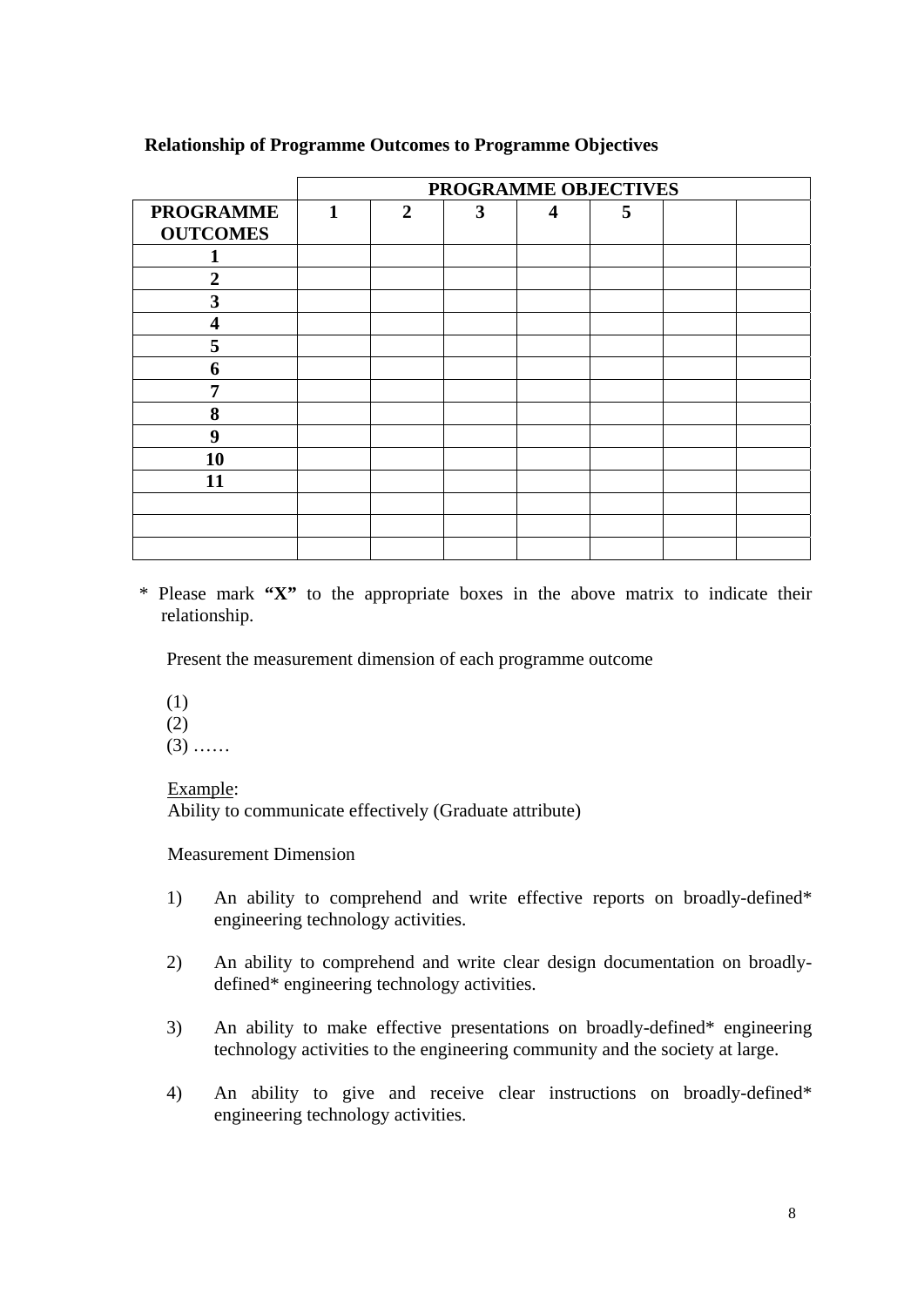*(Broadly-defined\* activities are those that involve a variety of resources, that involve the use of new processes, materials, or techniques in innovative ways, and that require a knowledge of standard operating procedures.)* 

#### 4.2 **Duration**

Provide the following:

Programme duration

Weeks per annum (excluding examination and study time):

Number of years:  $\alpha$  actual:

Full Time Equivalent:

#### 4.3 **Syllabuses and Curriculum**

#### 4.3.1 **Programme structure**

Provide a block diagram for the programme structure clearly showing core and optional course titles, and all possible routes through the programme.

#### 4.3.2 **Curriculum**

(i) For each course/module/subject within the programme, please provide the following:

name of course/module/subject leader syllabus (with the date of last major and minor revision) statement of objectives/outcomes list of essential and reference text-books relationship of course to Programme Outcomes assessment details

- (ii) Describe the provisions for any co-operative education that is used to satisfy curricular requirements.
- (iii) Provide a matrix showing the contribution of courses/modules/subjects to programme outcomes. Indicate how a programme outcome is met through teaching, practice and measurement.

Please use the following indication to mark on the matrix.

**T – Teach P – Practice M – Measured**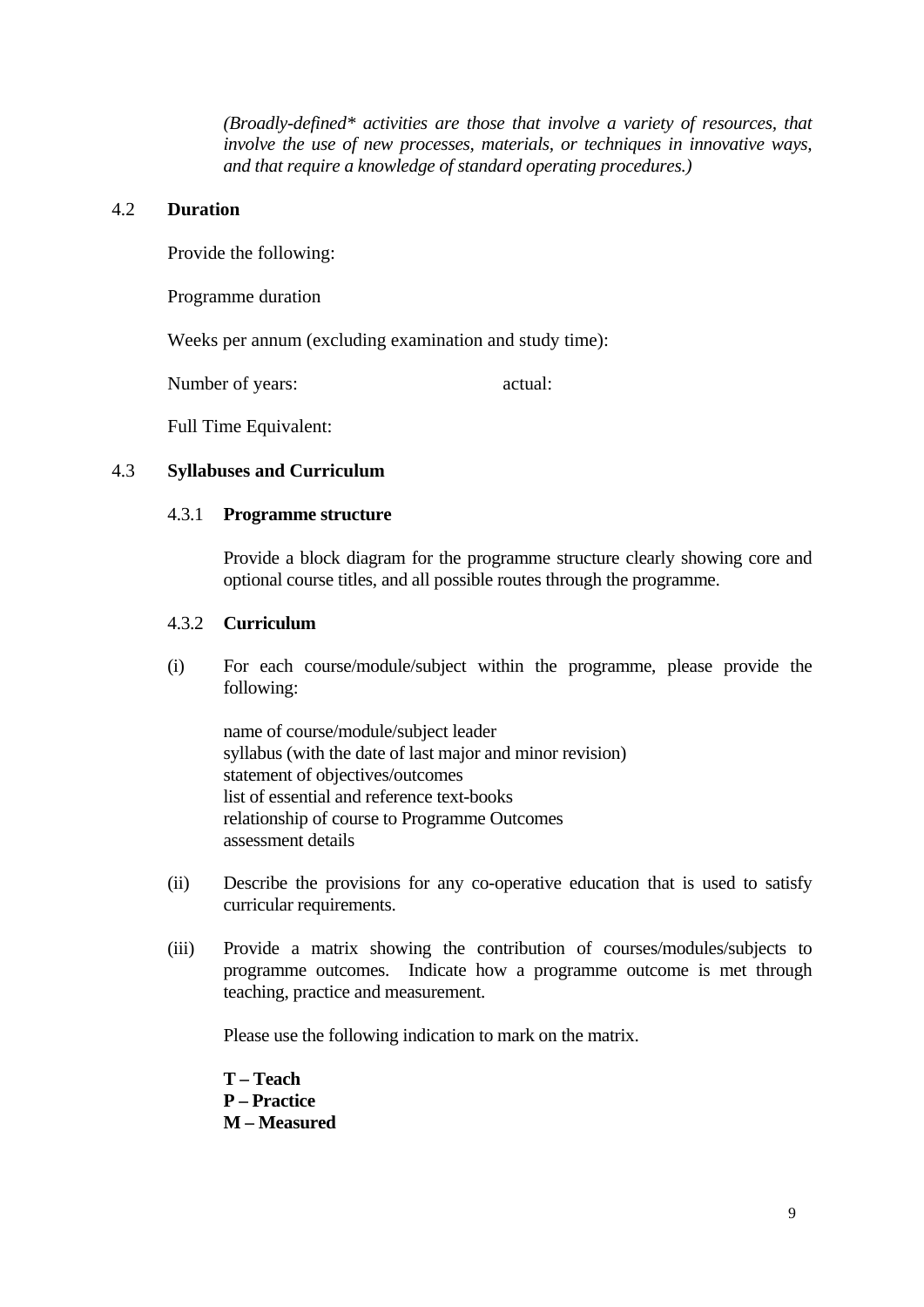|                       |                | <b>Programme Outcomes</b> |                                                                                                           |  |  |  |  |  |  |  |  |  |  |
|-----------------------|----------------|---------------------------|-----------------------------------------------------------------------------------------------------------|--|--|--|--|--|--|--|--|--|--|
|                       |                | $\mathbf{1}$              | $\overline{\mathbf{3}}$<br>5<br>8<br>9<br>$\overline{2}$<br>6<br>$\overline{\mathbf{4}}$<br>7<br>10<br>11 |  |  |  |  |  |  |  |  |  |  |
|                       | <b>ABCXXX</b>  |                           |                                                                                                           |  |  |  |  |  |  |  |  |  |  |
|                       | <b>ABCXXX</b>  |                           |                                                                                                           |  |  |  |  |  |  |  |  |  |  |
|                       | <b>ENGXXX</b>  |                           |                                                                                                           |  |  |  |  |  |  |  |  |  |  |
|                       | <b>ENGXXX</b>  |                           |                                                                                                           |  |  |  |  |  |  |  |  |  |  |
|                       | <b>ENGXXX</b>  |                           |                                                                                                           |  |  |  |  |  |  |  |  |  |  |
|                       | <b>ENGXXX</b>  |                           |                                                                                                           |  |  |  |  |  |  |  |  |  |  |
|                       | <b>HUMXXX</b>  |                           |                                                                                                           |  |  |  |  |  |  |  |  |  |  |
|                       | <b>HUMXXX</b>  |                           |                                                                                                           |  |  |  |  |  |  |  |  |  |  |
|                       | <b>MATHXXX</b> |                           |                                                                                                           |  |  |  |  |  |  |  |  |  |  |
|                       | <b>ENGRXXX</b> |                           |                                                                                                           |  |  |  |  |  |  |  |  |  |  |
|                       | <b>ENGRXXX</b> |                           |                                                                                                           |  |  |  |  |  |  |  |  |  |  |
|                       | <b>ENGRXXX</b> |                           |                                                                                                           |  |  |  |  |  |  |  |  |  |  |
|                       | <b>ENGRXXX</b> |                           |                                                                                                           |  |  |  |  |  |  |  |  |  |  |
|                       | <b>ENGRXXX</b> |                           |                                                                                                           |  |  |  |  |  |  |  |  |  |  |
|                       | <b>ENGRXXX</b> |                           |                                                                                                           |  |  |  |  |  |  |  |  |  |  |
|                       | <b>ENGRXXX</b> |                           |                                                                                                           |  |  |  |  |  |  |  |  |  |  |
|                       | <b>ENGRXXX</b> |                           |                                                                                                           |  |  |  |  |  |  |  |  |  |  |
| Course/Module/Subject | <b>ENGRXXX</b> |                           |                                                                                                           |  |  |  |  |  |  |  |  |  |  |
|                       | <b>ENGRXXX</b> |                           |                                                                                                           |  |  |  |  |  |  |  |  |  |  |
|                       | <b>ENGRXXX</b> |                           |                                                                                                           |  |  |  |  |  |  |  |  |  |  |
|                       | <b>ENGRXXX</b> |                           |                                                                                                           |  |  |  |  |  |  |  |  |  |  |
|                       | <b>ENGRXXX</b> |                           |                                                                                                           |  |  |  |  |  |  |  |  |  |  |
|                       | <b>ENGRXXX</b> |                           |                                                                                                           |  |  |  |  |  |  |  |  |  |  |
|                       | <b>ENGRXXX</b> |                           |                                                                                                           |  |  |  |  |  |  |  |  |  |  |
|                       | <b>ENGRXXX</b> |                           |                                                                                                           |  |  |  |  |  |  |  |  |  |  |
|                       | <b>ENGRXXX</b> |                           |                                                                                                           |  |  |  |  |  |  |  |  |  |  |
|                       | <b>ENGRXXX</b> |                           |                                                                                                           |  |  |  |  |  |  |  |  |  |  |
|                       | <b>ENGRXXX</b> |                           |                                                                                                           |  |  |  |  |  |  |  |  |  |  |
|                       | <b>ENGRXXX</b> |                           |                                                                                                           |  |  |  |  |  |  |  |  |  |  |
|                       | <b>ENGRXXX</b> |                           |                                                                                                           |  |  |  |  |  |  |  |  |  |  |
|                       | <b>ENGRXXX</b> |                           |                                                                                                           |  |  |  |  |  |  |  |  |  |  |
|                       | <b>ENGRXXX</b> |                           |                                                                                                           |  |  |  |  |  |  |  |  |  |  |
|                       | <b>ENGRXXX</b> |                           |                                                                                                           |  |  |  |  |  |  |  |  |  |  |
|                       | <b>ENGRXXX</b> |                           |                                                                                                           |  |  |  |  |  |  |  |  |  |  |
|                       |                |                           |                                                                                                           |  |  |  |  |  |  |  |  |  |  |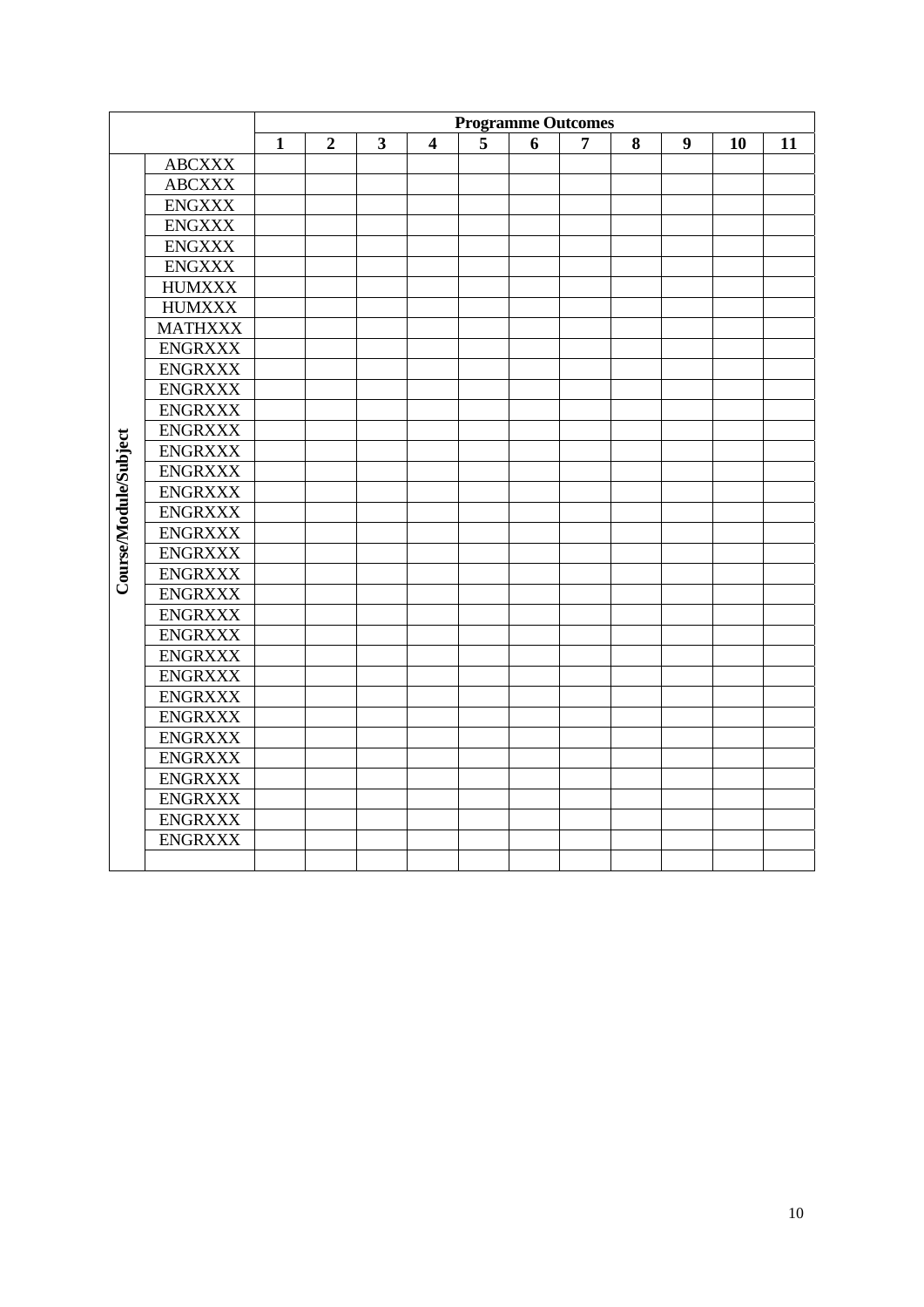(iv) Provide curriculum details using the format below for each year of the programme.

# a **Curriculum Details**

#### 4.3.2 Year \_\_\_\_\_\_\_\_\_\_

| <b>Course/Module/Subject</b><br>(Indicate core subject and<br>options) | Timetabled work in<br>hours per week |     | No of<br>teaching<br>weeks |  | <b>Total</b><br>hours | <b>Total</b><br>credits | <b>Assessment</b><br><b>Components and</b><br>their weightings | <b>Academic staff</b><br>member responsible<br>for the course/<br>module/subject |
|------------------------------------------------------------------------|--------------------------------------|-----|----------------------------|--|-----------------------|-------------------------|----------------------------------------------------------------|----------------------------------------------------------------------------------|
|                                                                        |                                      | Tut | <b>Pract</b>               |  |                       |                         |                                                                |                                                                                  |
|                                                                        |                                      |     |                            |  |                       |                         |                                                                |                                                                                  |
|                                                                        |                                      |     |                            |  |                       |                         |                                                                |                                                                                  |
|                                                                        |                                      |     |                            |  |                       |                         |                                                                |                                                                                  |
|                                                                        |                                      |     |                            |  |                       |                         |                                                                |                                                                                  |
|                                                                        |                                      |     |                            |  |                       |                         |                                                                |                                                                                  |
|                                                                        |                                      |     |                            |  |                       |                         |                                                                |                                                                                  |
| Lect                                                                   |                                      |     |                            |  |                       |                         |                                                                |                                                                                  |
|                                                                        |                                      |     |                            |  |                       |                         |                                                                |                                                                                  |
|                                                                        |                                      |     |                            |  |                       |                         |                                                                |                                                                                  |
|                                                                        |                                      |     |                            |  |                       |                         |                                                                |                                                                                  |
| <b>Total:</b>                                                          |                                      |     |                            |  |                       |                         |                                                                |                                                                                  |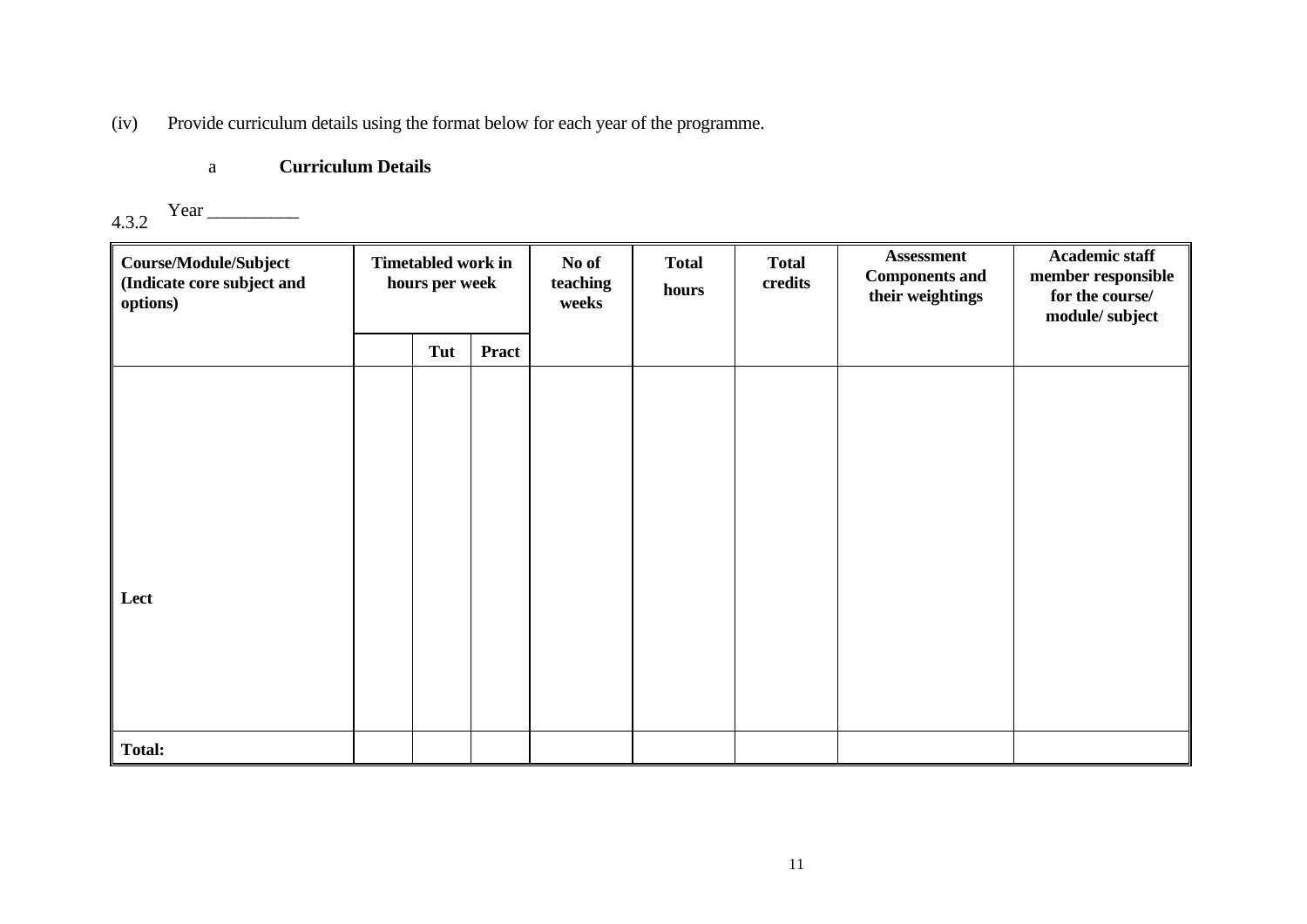#### 4.3.2 b **Curriculum Details**

| <b>Course/Module/Subject</b> | <b>Term</b> | <b>Hours</b> |         |       | Indicate the number of credits in the programme contributed to the<br>following curriculum contents |                                       |                                 |  |
|------------------------------|-------------|--------------|---------|-------|-----------------------------------------------------------------------------------------------------|---------------------------------------|---------------------------------|--|
|                              |             | Lect         | Lab/Tut | Other | <b>Mathematics and</b><br><b>Computing</b>                                                          | <b>Engineering</b><br><b>Subjects</b> | Complementary<br><b>Studies</b> |  |
|                              |             |              |         |       |                                                                                                     |                                       |                                 |  |
|                              |             |              |         |       |                                                                                                     |                                       |                                 |  |
|                              |             |              |         |       |                                                                                                     |                                       |                                 |  |
|                              |             |              |         |       |                                                                                                     |                                       |                                 |  |
|                              |             |              |         |       |                                                                                                     |                                       |                                 |  |
|                              |             |              |         |       |                                                                                                     |                                       |                                 |  |
| <b>Total:</b>                |             |              |         |       |                                                                                                     |                                       |                                 |  |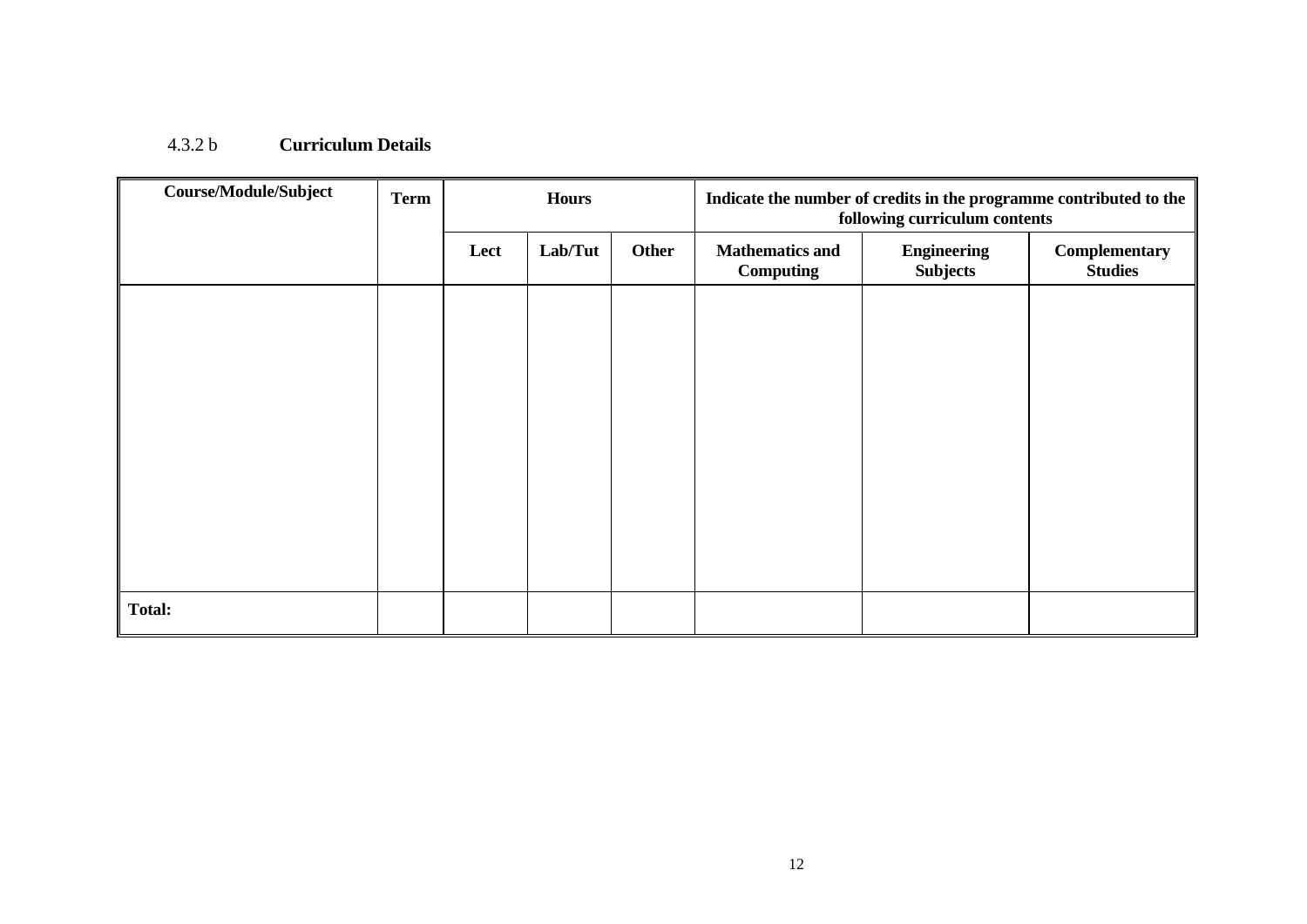# 4.3.2 c **Design Elements**

Please provide details of the courses/modules/subjects in the programme which exhibit elements of engineering design.

| Course/Module/Subject<br><b>Title</b> | Design content in<br>course work | <b>Design Project(s)</b> | Design content in<br>Laboratories |
|---------------------------------------|----------------------------------|--------------------------|-----------------------------------|
|                                       |                                  |                          |                                   |
|                                       |                                  |                          |                                   |
|                                       |                                  |                          |                                   |
|                                       |                                  |                          |                                   |
|                                       |                                  |                          |                                   |
|                                       |                                  |                          |                                   |
|                                       |                                  |                          |                                   |
|                                       |                                  |                          |                                   |
|                                       |                                  |                          |                                   |
|                                       |                                  |                          |                                   |

Please mark **"X"** to indicate the presence of the specific elements in the course/module/subject.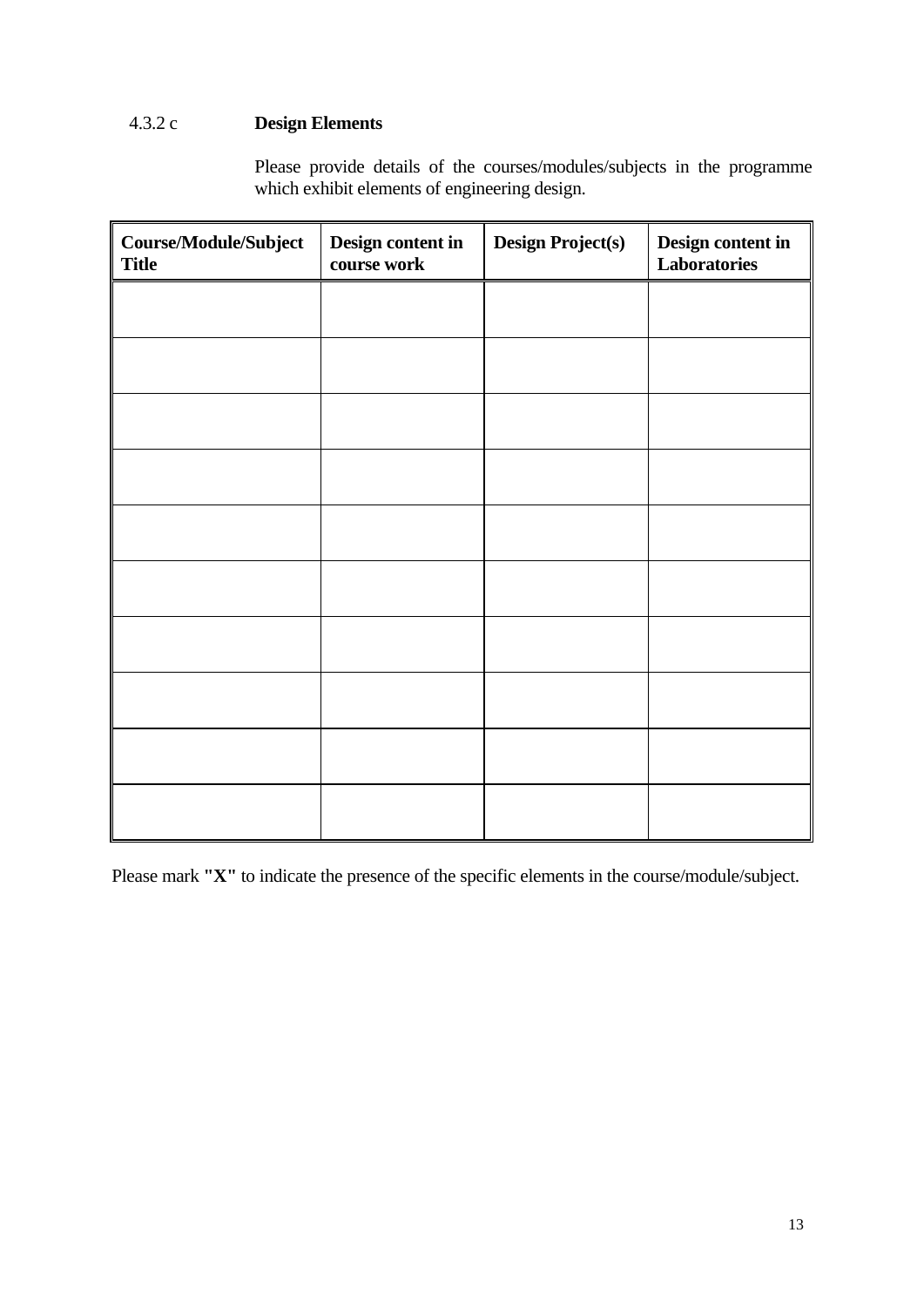#### $4.3.2 d$ 4.3.2 d **Projects**

Please provide details of the use of project work within the programme.

Outline the arrangements for project allocation in final year.

Please make available for the Visiting Team examples of projects representing the range of topics covered and the marking, including details showing how the final project mark was achieved.

Please provide a list of project titles and marks (or grades) in the table below **for the most recent year available.** 

| $\parallel$ Title | Supervisor | <b>Student</b> | Mark/Grade |
|-------------------|------------|----------------|------------|
|                   |            |                |            |
|                   |            |                |            |
|                   |            |                |            |
|                   |            |                |            |
|                   |            |                |            |
|                   |            |                |            |
|                   |            |                |            |
|                   |            |                |            |
|                   |            |                |            |
|                   |            |                |            |
|                   |            |                |            |
|                   |            |                |            |
|                   |            |                |            |
|                   |            |                |            |
|                   |            |                |            |
|                   |            |                |            |
|                   |            |                |            |
|                   |            |                |            |
|                   |            |                |            |
|                   |            |                |            |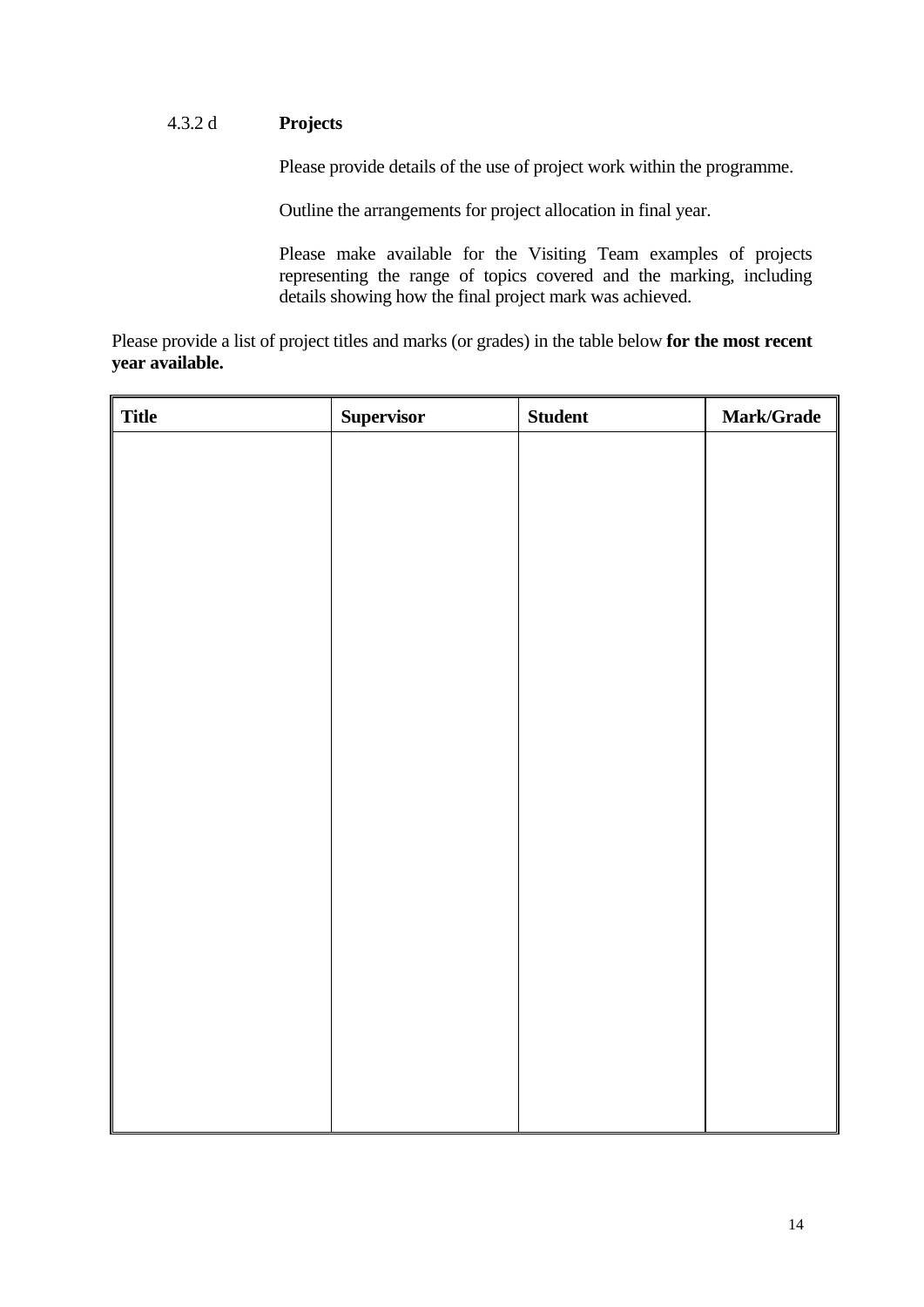# 4.3.2 e **Practical Training**

Please describe the form of provision made for the practical training of students, whether they are offered in the form of workshop training, internship or industrial attachment.

For the last three years**,** please indicate the proportion of graduates who have:

|                                    | <b>Year of graduation</b> |  |  |  |  |  |
|------------------------------------|---------------------------|--|--|--|--|--|
|                                    |                           |  |  |  |  |  |
| Received practical training        |                           |  |  |  |  |  |
| Did not receive practical training |                           |  |  |  |  |  |

Provide details of the nature of the practical training received.

#### $4.3.2 f$ **The Award**

Provide details of the classification of the award.

What are the conditions for the award of:

**Credit** Distinction Pass Pass

Please indicate, for each of the past five years, the number of awards in the table below, and the total number of students who were admitted to the corresponding first year of the programme.

|                                                                                                                      |             |  | <b>Year of Graduation</b> |  |
|----------------------------------------------------------------------------------------------------------------------|-------------|--|---------------------------|--|
|                                                                                                                      |             |  |                           |  |
| The total number of students admitted to the<br>programme in the corresponding first year                            |             |  |                           |  |
| The total number of students admitted to the<br>programme in the <b>corresponding</b> second and<br>subsequent years |             |  |                           |  |
| The number of these students                                                                                         | Distinction |  |                           |  |
| graduating with                                                                                                      | Credit      |  |                           |  |
|                                                                                                                      | <b>Pass</b> |  |                           |  |
| The number of these students leaving the<br>programme                                                                |             |  |                           |  |
| The number of these students who are still studying<br>in the programme                                              |             |  |                           |  |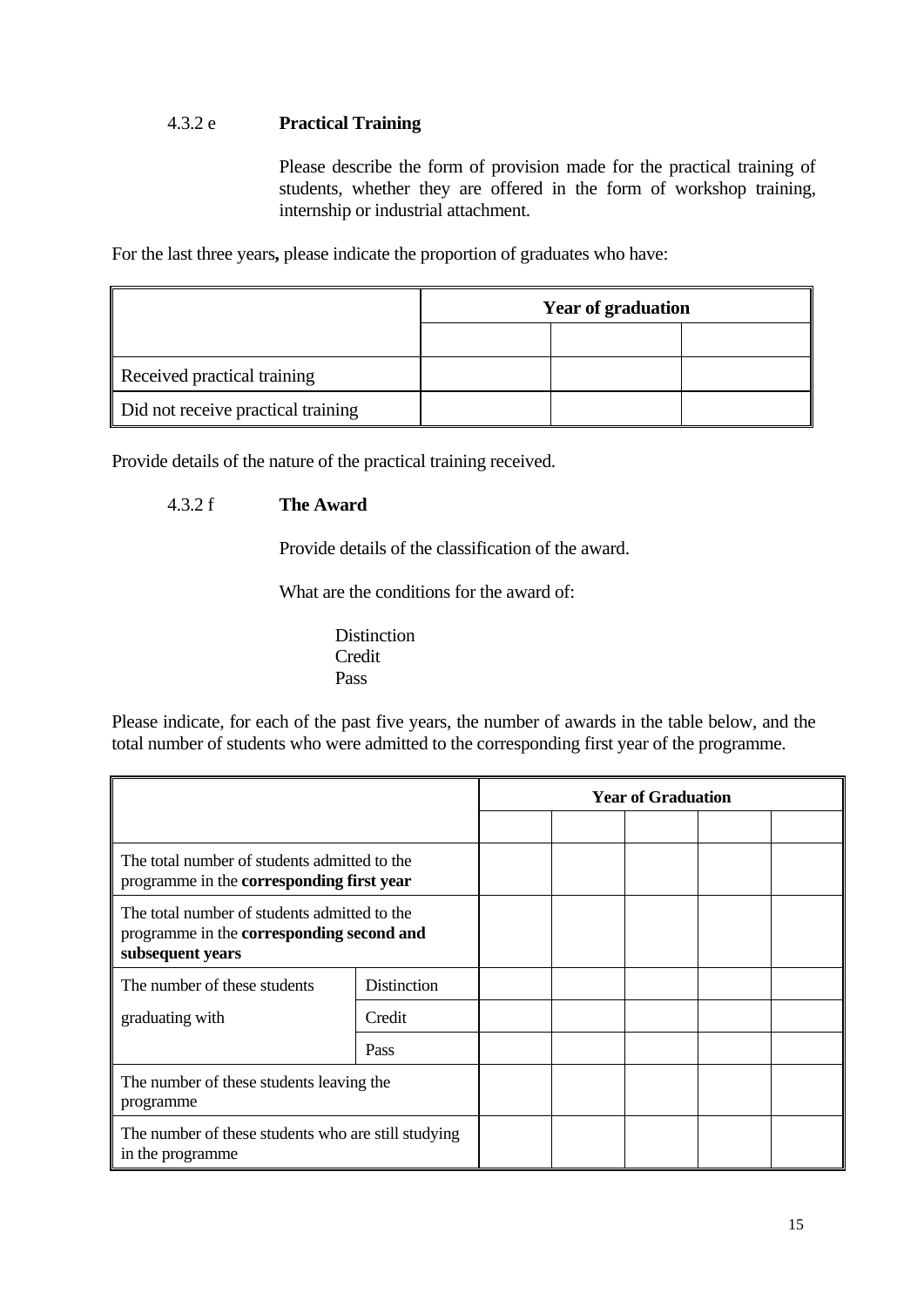# 4.4 **Academic Staff**

- 4.4.1 Identify the programme director/leader and describe in detail his/her responsibilities.
- 4.4.2 Describe the composition, size, credentials, experience, and workload of the academic staff that support this programme.
- 4.4.3 Describe the competencies of the academic staff and how they are adequate to cover the curricular areas of the programme.
- 4.4.4 Please provide information on the number of staff within the Department.

| <b>Staff</b>                       | <b>Academic Year</b> |  |  |  |  |
|------------------------------------|----------------------|--|--|--|--|
|                                    |                      |  |  |  |  |
| <b>Full-time Academic</b>          |                      |  |  |  |  |
| Part-time Academic                 |                      |  |  |  |  |
| Full-time office/administration    |                      |  |  |  |  |
| Part-time office/administration    |                      |  |  |  |  |
| Full-time technical                |                      |  |  |  |  |
| Part-time technical                |                      |  |  |  |  |
| Teaching assistant (hours)         |                      |  |  |  |  |
| Other support staff                |                      |  |  |  |  |
| <b>TOTAL</b>                       |                      |  |  |  |  |
| Academic staff on sabbatical leave |                      |  |  |  |  |
| Total establishment academic staff |                      |  |  |  |  |
| Number of academic staff vacancies |                      |  |  |  |  |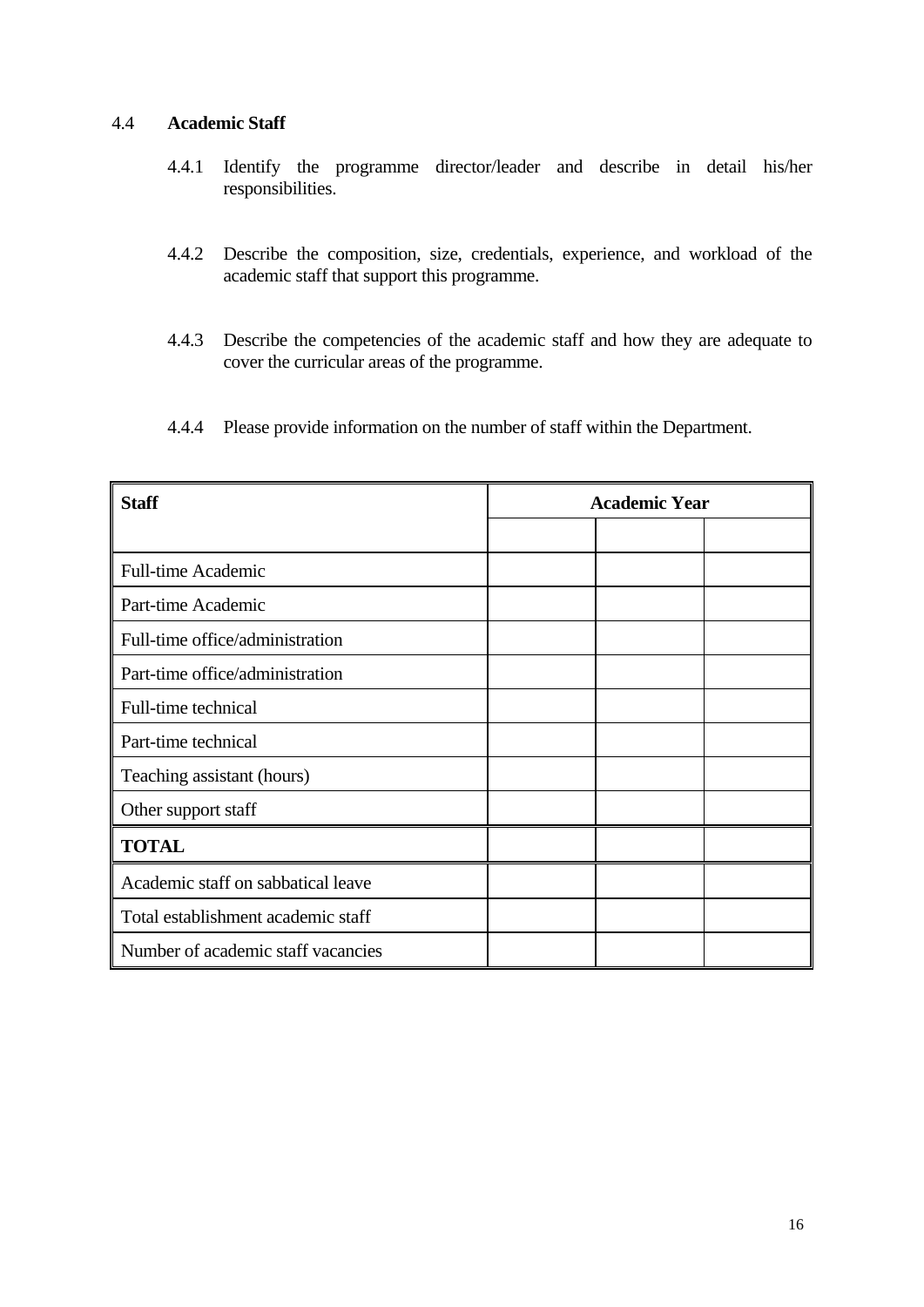For the full time academic staff, please provide the distribution of age demographics.

|           | <b>Grade/Rank of Position</b> |  |  |  |  |  |  |  |
|-----------|-------------------------------|--|--|--|--|--|--|--|
| Age       |                               |  |  |  |  |  |  |  |
| below 30  |                               |  |  |  |  |  |  |  |
| $31-40$   |                               |  |  |  |  |  |  |  |
| $41 - 50$ |                               |  |  |  |  |  |  |  |
| $51-60$   |                               |  |  |  |  |  |  |  |
| above 60  |                               |  |  |  |  |  |  |  |

# 4.4.5 **Part-time Staff**

Describe how the part-time staff are supervised and evaluated in relation to the delivery of the required course content, competence in teaching and availability to students.

# 4.4.6 **Academic Staff Vitae**

For each academic staff member in the Department and other servicing Departments who are supporting the programme, complete a copy of the form below. A curriculum vitae may be submitted provided it supplies all the information requested on the form.

#### **Name:** Present Position:

**Date:** a) joining the higher education institution b) present appointment

# **Academic Qualifications**

Degree University/Institution Date

# **Member of the HKIE**

 **Other Professional Qualifications** 

**Sabbatical Leave/Industrial Attachment/Other Activities Supporting Professional Development**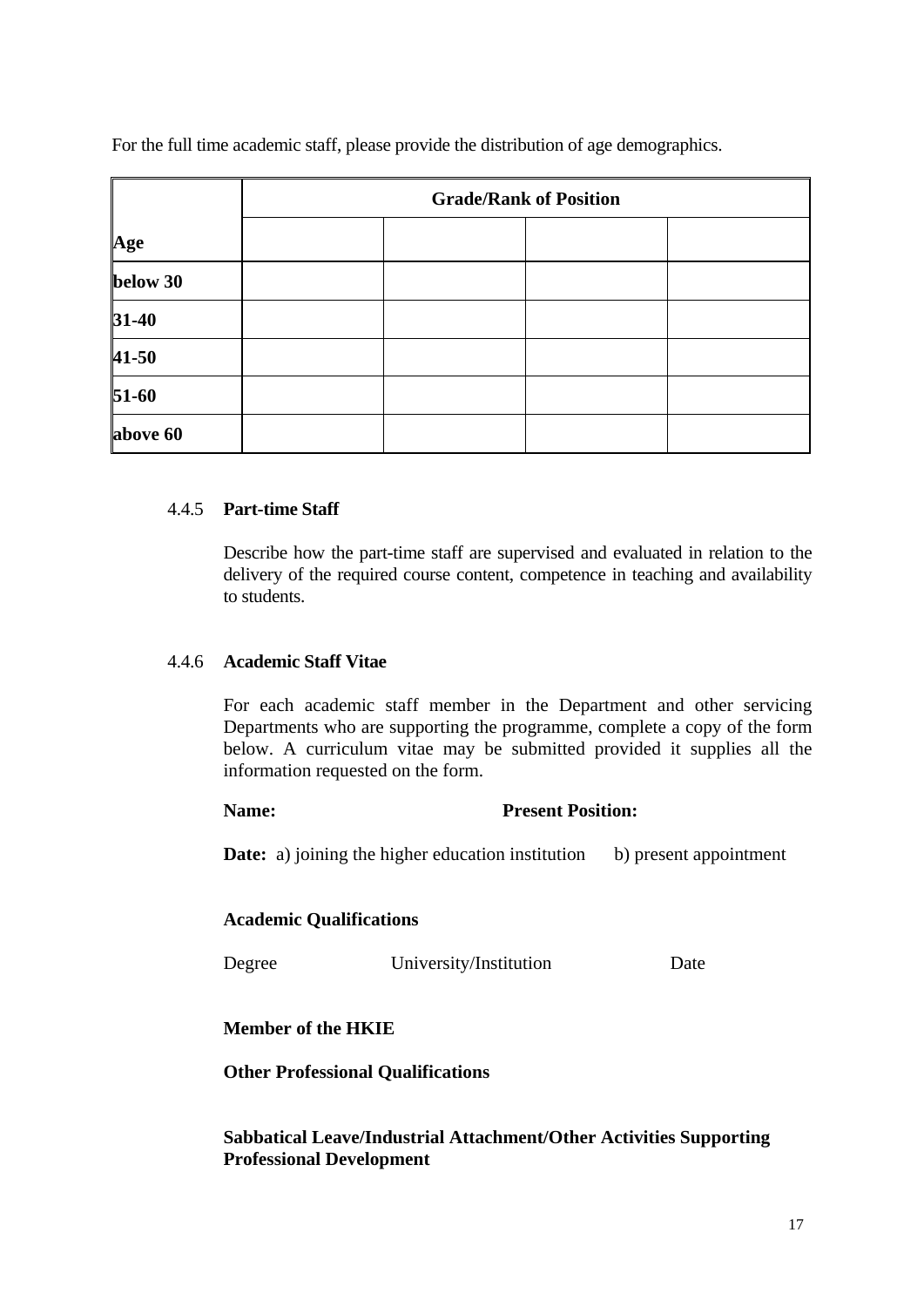Year Organisation Location

**Courses/modules/subjects taught in the past three years** 

**Present teaching courses/modules/subjects and student contact hours per course/module/subject per year** 

# **Number of student projects supervised**

Completed (last 3 years) In progress

# **Publications**

Number (last five years) Number (lifetime)

# **Consultancy/Outside Work**

Number in progress Total (last five years)

**Funding Research Non research** 

In progress Total (last five years)

# **Professional/Scholarly Activity**

Provide a brief description of main areas of interest - technical and research interests, offices held in professional and technical organisations etc.

# **Industrial and related experience**

Provide a brief resume.

**Signed: \_\_\_\_\_\_\_\_\_\_\_\_\_\_\_\_\_\_\_\_\_\_\_ Date: \_\_\_\_\_\_\_\_\_\_\_\_\_\_\_\_** 

 **Member of Academic Staff**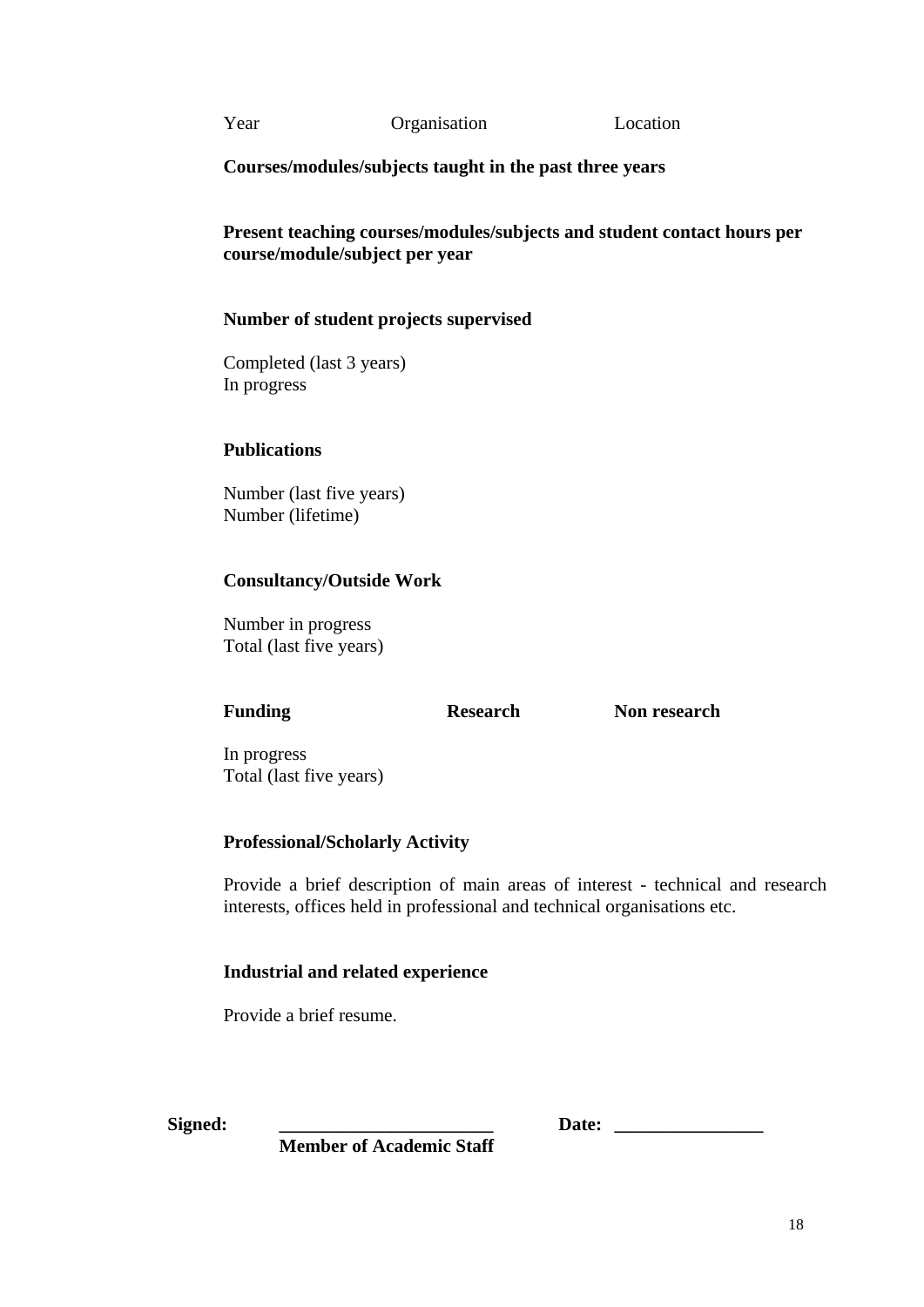# 4.4.7 **HKIE Membership and Other Professional Qualifications**

Please provide information on the percentage of academic staff members who are members of the HKIE  $\_\_\_\_\$ .

Please provide information on the percentage of academic staff members who are members of relevant professional bodies  $\%$ .

# 4.4.8 **Publications**

(i) Please provide brief details of externally sponsored research and development and/or consultancy work undertaken by the Department during the last three years. As an alternative to completing this section, copies of the departmental report can be sent if available.

| <b>Title</b> | <b>Sponsoring</b><br>Organisation | <b>Names of academic</b><br>staff primary<br>involved | <b>Total value of</b><br>contract and period of $\parallel$<br>contract |
|--------------|-----------------------------------|-------------------------------------------------------|-------------------------------------------------------------------------|
|              |                                   |                                                       |                                                                         |
|              |                                   |                                                       |                                                                         |
|              |                                   |                                                       |                                                                         |
|              |                                   |                                                       |                                                                         |

# 4.4.9 **Academic Staff Development**

Describe the policy for ensuring the continued teaching competence and the professional development of the teaching staff. In addition, describe the policy on:

> Sabbatical Leave/Industrial Attachment Research and Development Consultancy

# 4.4.10 **Support Staff**

Please list all technical, laboratory and other support staff giving their positions, qualifications and brief details of their experience. Differentiate between permanent (P) and part-time (PT) staff. An additional page may be used as required.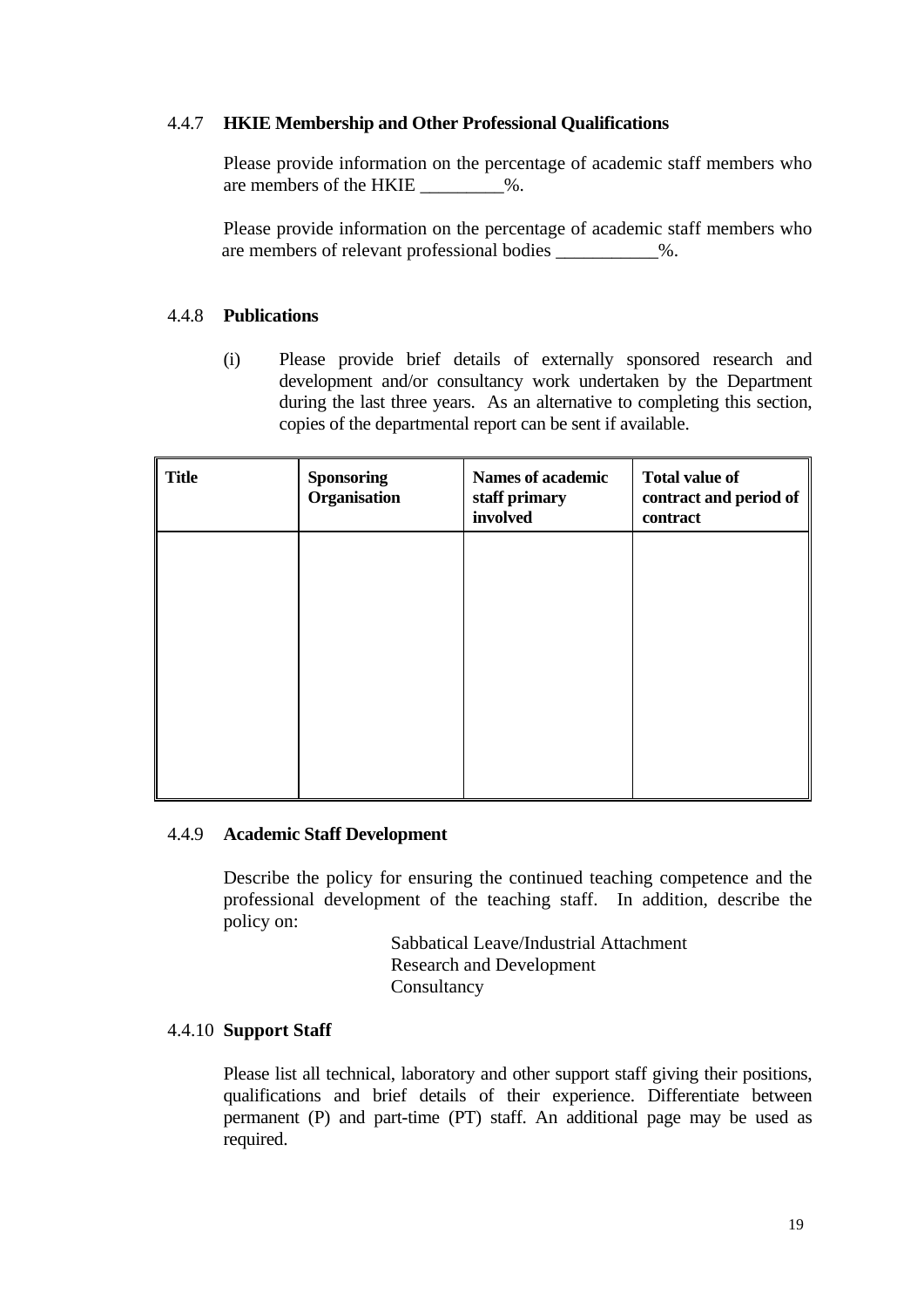| <b>Name</b> | <b>Qualifications</b> | <b>Experience</b> |
|-------------|-----------------------|-------------------|
|             |                       |                   |
|             |                       |                   |
|             |                       |                   |
|             |                       |                   |
|             |                       |                   |
|             |                       |                   |
|             |                       |                   |
|             |                       |                   |

#### 4.4.11 **Development**

Please provide details of any proposed development, change in staff, new equipment, new facilities, etc, within the programme.

#### 4.5 **Resources**

# 4.5.1 **Space**

Detail the programme facilities available and indicate any limitations that impact the ability to achieve the programme's desired outcomes. Include information for the following:

 Lecture halls Laboratories and equipment (stating the courses/modules/subjects that are relevant for the corresponding laboratories and equipment listed) **Offices** Student work areas

# 4.5.2 **Computer Facilities**

Provide details of the computer facilities available for the programme. Specify any limitations that impact the ability to achieve the programme's desired outcomes.

# 4.5.3 **Library Facilities**

Provide details of the library facilities available for the programme. Specify any limitations that impact the ability to achieve the programme's outcomes. Include information on the adequacy of the collections and information services as it relates to the programme's desired outcomes. Include the process used to ensure that the facilities available will be prepared to meet the changing nature of the programme's needs.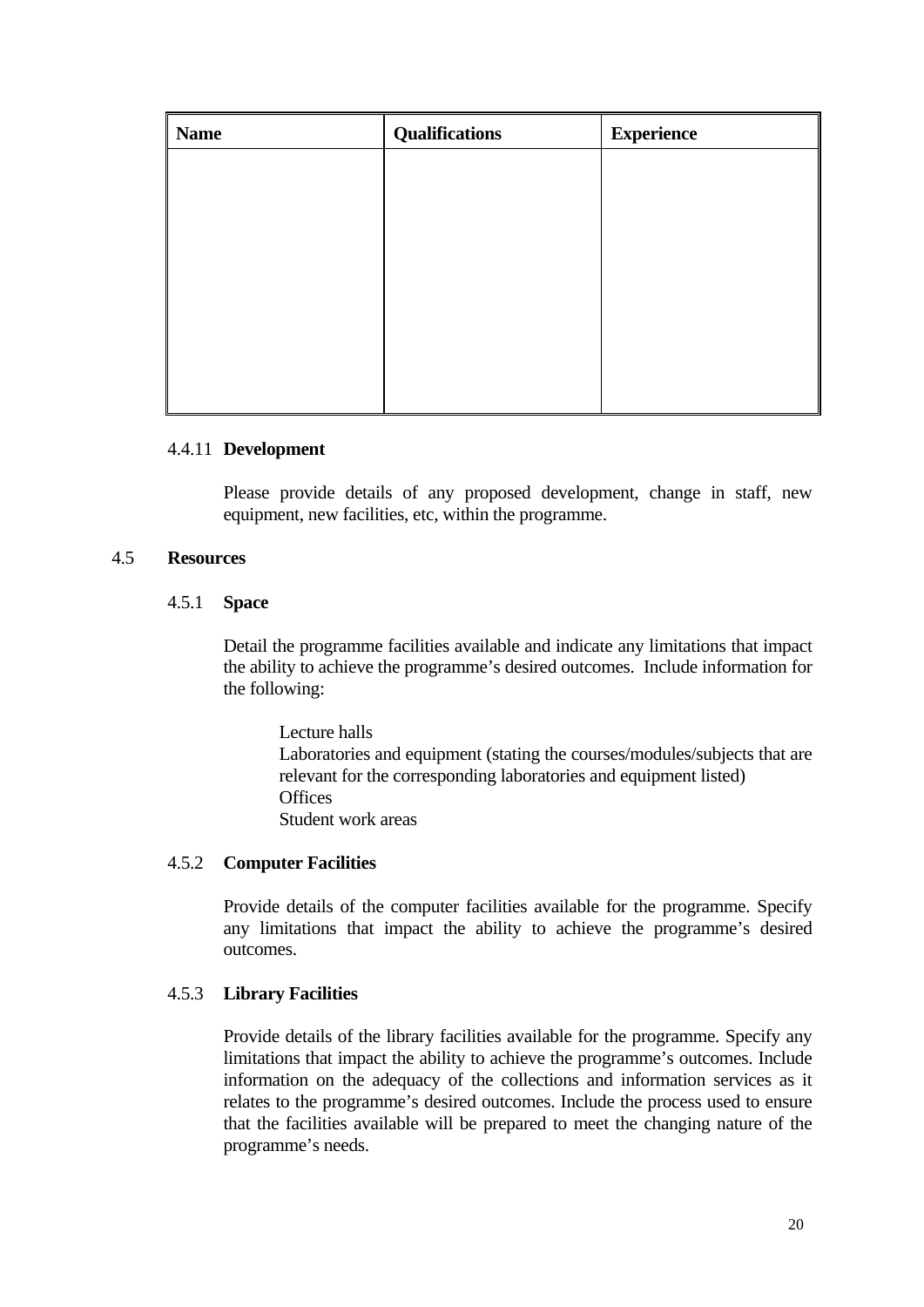# 4.5.4 **Finance**

Detail the process used to establish the programme budget. Provide evidence of the continuity of support for the programme. Include both institutional and other funding sources.

| Year                                                |  |  |
|-----------------------------------------------------|--|--|
| <b>Category</b>                                     |  |  |
| <b>Operating:</b>                                   |  |  |
| Teaching<br>Office supplies<br>Other<br>Maintenance |  |  |
| <b>Equipment</b> (Specify)                          |  |  |
| Maintenance                                         |  |  |
| Capital (Specify)                                   |  |  |
| <b>Others / Acquisitions</b>                        |  |  |
| Total HK\$                                          |  |  |

(i) Committed to teaching and teaching support

Discuss the adequacy of the budget in achieving the programme's desired outcomes. Address at least the following areas:

Facilities and equipment Academic staff development Library and information resources Support personnel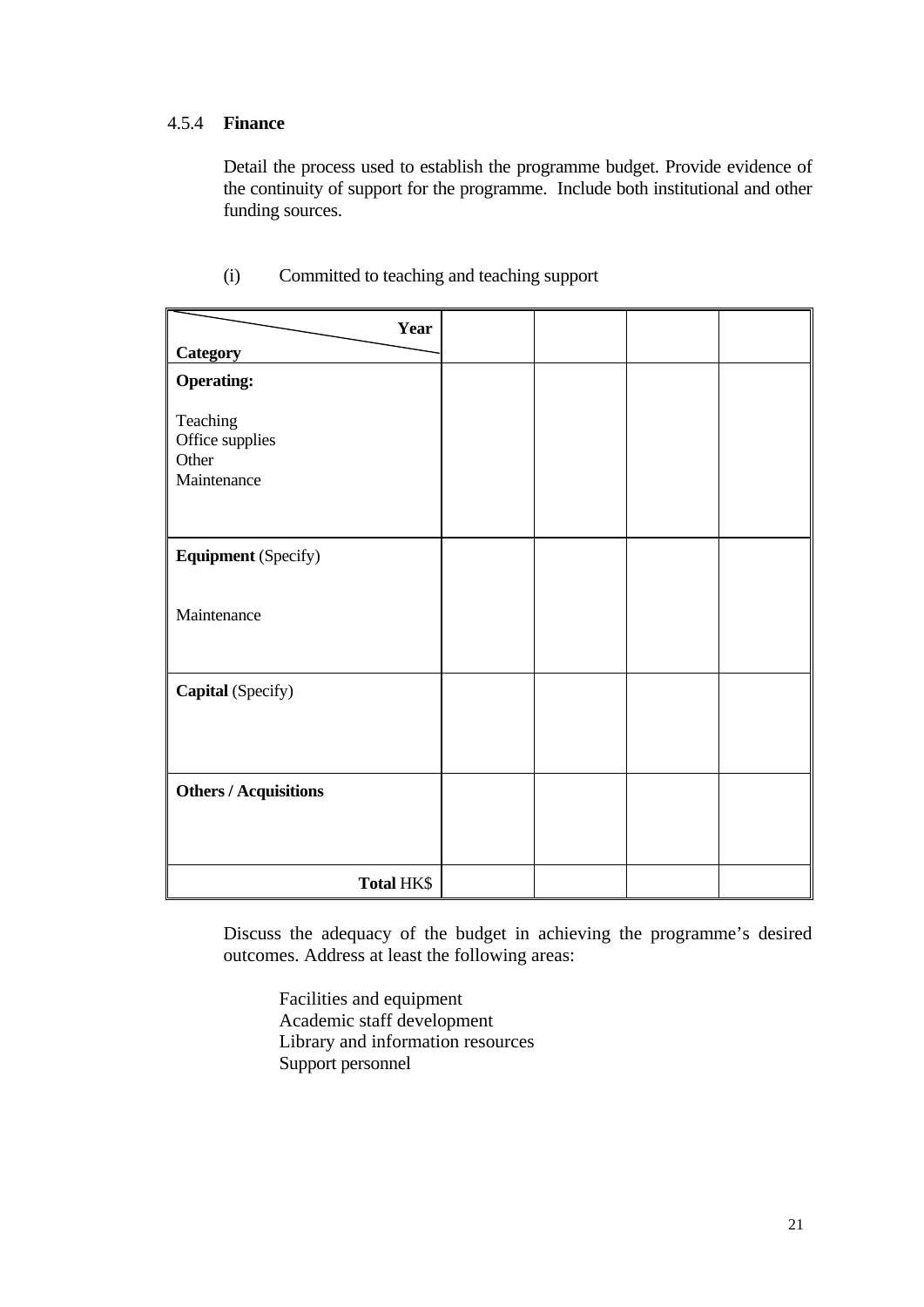#### 4.6 **Assessment**

**Provide details of process used to assure an effective quality assurance system. Describe both the internal and external processes used. Include at least the following:** 

- (a) The list of Programme Constituencies.
- (b) The process used for establishing and revising Programme Outcomes.
- (c) How the Programme Outcomes lead to the achievement of the Programme Educational Objectives.
- (d) Describe the relationship of the curriculum to the Programme's desired outcomes.
- (e) Describe any processes that document periodically the degree to which the intended programme outcomes are attained. Describe the level of achievement of intended programme outcomes relative to the desired levels of those outcomes. Present evidences on measurement of programme outcomes through courses/modules/subjects assessment or other activities.
- (f) Describe the information and processes commonly used in making decisions regarding programme improvements.